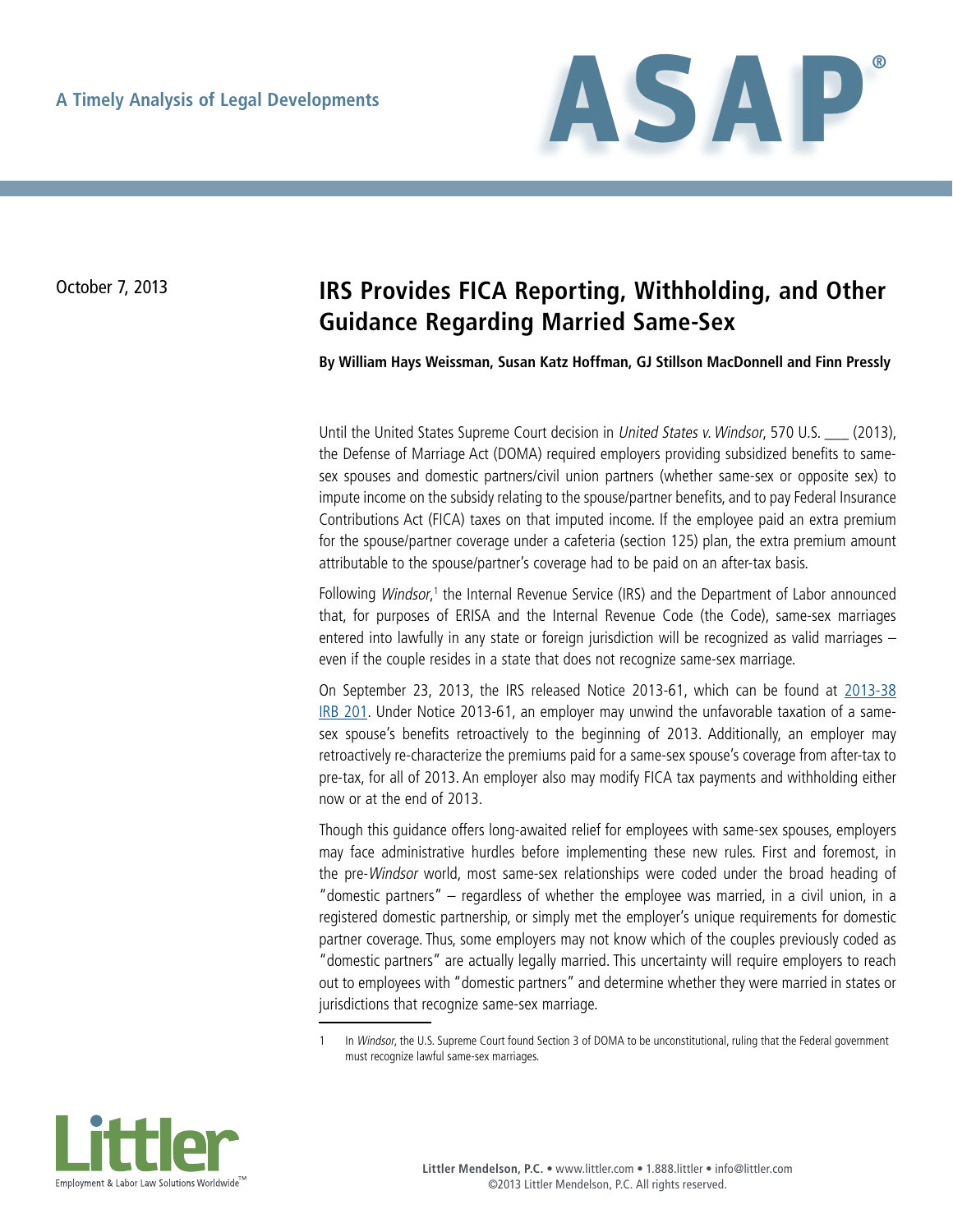The new IRS guidance also comes on the eve of most plans' annual enrollment cycle. This has driven employers to quickly retool their enrollment systems to properly administer the taxation of benefits for same-sex spouses. In many cases, this means shifting same-sex spouses out of the broad "domestic partner" coverage tier and into the narrower "spouse" coverage tier to capture the Code's favorable tax treatment.

Employers that continue to offer coverage to unmarried same-sex couples (such as civil union partners or registered domestic partners) face additional procedural steps. The process for imputing income for these couples must remain in place (unless the partner qualifies as the employee's tax dependent). Employers are also encouraged to broadcast clear guidance to their employees, explaining that Windsor does not provide tax-free coverage to all same-sex couples, but rather only those couples that are legally married. Likewise, employers should be sure that all employee communications indicate that the correction of overpaid employment taxes will apply to same-sex spouses only.

# **Special Rules for Correcting Overpaid Employment Taxes**

The Notice provides specific guidance for employers and employees to make claims for refunds or adjustments (referred to in the Notice as corrections) of overpayments of FICA taxes and federal income tax withholding (employment taxes) with respect to imputed income resulting from the application of DOMA to benefits for same-sex spouses. The method for claim filing will vary depending on when the employer is able to modify its payroll system to change withholding and reporting. Note that many employers may have payroll systems that cannot distinguish between lawful same-sex marriages and non-marriage domestic partnerships or civil unions. Since only lawful same-sex marriages are eligible for the new treatment and for refunds, employers may need to reach out to their employees in same-sex partnerships to determine which have entered into lawful marriages. However, employers cannot demand proof of marriage (such as marriage licenses) unless similar documentation is required from opposite-sex married employees.

# **Correction Before Filing Third Quarter 2013 Form 941s (due October 31)**

If an employer that withheld employment taxes on wages paid to an employee during 2013 on account of imputed income for same-sex spouse benefits repays or reimburses the employee for the amount of such taxes before filing the third quarter 2013 Form 941, the imputed income and reimbursed withholding do not need to be reported on the Form 941.

## **Correction After Filing Third Quarter 2013 Form 941s**

If the repayment or reimbursement is not made before the Form 941 is filed, the IRS is offering two special alternative procedures to seek refunds.

## **Alternative Procedure One**

Under the first alternative, an employer must repay or reimburse its employees for the amount of the overcollected FICA tax and the overcollected income tax withholding with respect to the same-sex spouse benefits for the first three quarters of 2013 on or before December 31, 2013. After repaying or reimbursing the employees, the employer, in reporting amounts on its fourth quarter 2013 Form 941, may reduce the fourth quarter wages reported and taxes remitted by amounts reimbursed. If this procedure is used, the employer will not have to file Form 941-X. However, under this special administrative procedure, the employer may only correct the employer share of FICA tax that corresponds to the employee share of FICA tax that has been repaid or reimbursed to the employees on or before December 31, 2013. Also, employers must remember that the Social Security wage base limit (\$113,700) still applies to the amount to be refunded. As such, if after the exclusion of the value of the same-sex spouse benefits from wages for 2013 the remaining social security wages of the employee are equal to or greater than \$113,700, no refund, credit, or adjustment of social security tax can be made for 2013 for that employee.<sup>2</sup>

#### **Alternative Procedure Two**

The second alternative can be used by an employer that does not repay or reimburse employees on or before December 31, 2013 for the amount of withheld FICA and income taxes with respect to same-sex spouse benefits provided in 2013. The 2013 fourth quarter Form 941

<sup>2</sup> With the exception of the Medicare tax, which is not subject to the wage base limit.